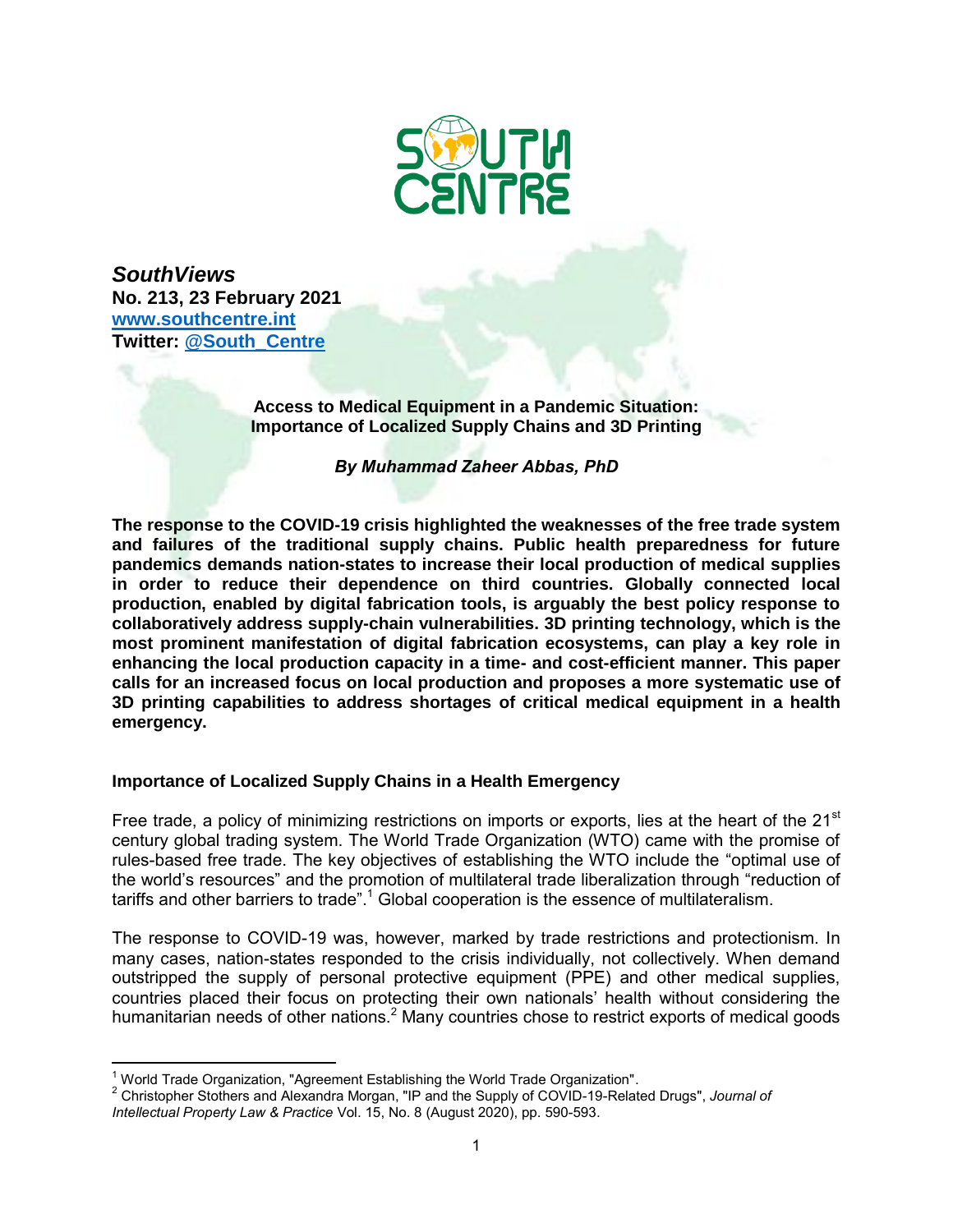- like testing kits, PPE, respirators and ventilators - to secure them for national use.<sup>3</sup> The U.S. purchased all supplies of Remdesivir, a drug that offered hope against COVID-19, making the rest of the world wait for months. $4$  Richer countries were reported to have offered a higher market price to private manufacturers for testing equipment and facial masks. Poorer countries, with already fragile economies and health systems, were given wait times because supplies spanning months of production had been pre-purchased by countries having more purchasing power.<sup>5</sup> This approach seriously undermined trust in the WTO as the global institution failed to assert its leadership role.

Moreover, there can be natural or practical hurdles to free trade during an emergency. Even when the needed resources are available overseas, they may not be delivered on time – especially to geographically remote countries - because of closed borders and transport restrictions. To curb the spread of COVID-19, more than 7 million flights were cancelled worldwide. Even several cargo flights were cancelled which adversely impacted the delivery of much-needed medical equipment. $^6$  Supplies of urgently needed medical equipment can be potentially disrupted by natural disasters like an eruption of volcanos, earthquakes, floods, and hurricanes.<sup>7</sup> It is estimated that about half of the world's face masks are manufactured in China.<sup>8</sup> One can imagine the costs, delivery times, and vulnerabilities of long-distance shipping to far-off countries.

COVID-19 is neither the world's first pandemic nor the last. The challenges to free trade will reemerge whenever demand will outstrip supply in a future health emergency. Public health preparedness for future pandemics demands well-thought-out policy measures. Nation-states need to increase their local production of medical supplies in order to reduce their dependence on third countries. There is an urgent need for localization of key lines of production even if those controlling the existing global framework try to maintain the status quo despite obvious failures of the WTO-led multilateral trading system.

## **Potential Role of 3D Printing**

The three-dimensional (3D) printing technology brings new possibilities to promote agility in dealing with health emergencies. This unique manufacturing method allows the rapid conversion of information from digital 3D models into physical objects. 3D Printing technology is perfect for localized manufacturing and problem-solving innovation in a crisis situation. Joel Cutcher-Gershenfeld and others rightly noted, "(a)t a time when global supply chains and largescale manufacturing are being revealed as fragile and vulnerable, the role played by digital

 3 Organisation for Economic Co-operation and Development (OECD), "COVID-19 and International Trade: Issues and Actions" (2020). Available from https://read.oecd-ilibrary.org/view/?ref=128\_128542-3ijg8kfswh&title=COVID-19-and-

<sup>&</sup>lt;u>international-trade-issues-and-actions</u>.<br><sup>4</sup> Thomas J. Bollyky and Chad P. Bown, "The Tragedy of Vaccine Nationalism: Only Cooperation Can End the Pandemic", *Foreign Affairs* Vol. 99, No. 5 (September/October 2020). Available from

<sup>&</sup>lt;u>https://www.foreignaffairs.com/articles/united-states/2020-07-27/vaccine-nationalism-pandemic?utm\_medium=social.</u><br><sup>5</sup> "Fair and Equitable Access to COVID-19 Treatments and Vaccines", Nuffield Council on Bioethics Policy B

<sup>(2020).</sup> 6 Aamer Nazir *et al.*, "The Rise of 3D Printing Entangled with Smart Computer Aided Design during COVID-19 Era",

*Journal of Manufacturing Systems* (2020). Available from <u>https://doi.org/10.1016/j.jmsy.2020.10.009</u>.<br><sup>7</sup> Mika Salmi *et al.*, "3D Printing in COVID-19: Productivity Estimation of the Most Promising Open Source Solutions in Emergency Situations", *Applied Sciences* Vol. 10, No. 11 (2020).

<sup>8</sup> Mostapha Tarfaoui *et al.*, "3D Printing to Support the Shortage in Personal Protective Equipment Caused by COVID-19 Pandemic", *Materials.* Available from http://www.mdpi.com/journal/materials.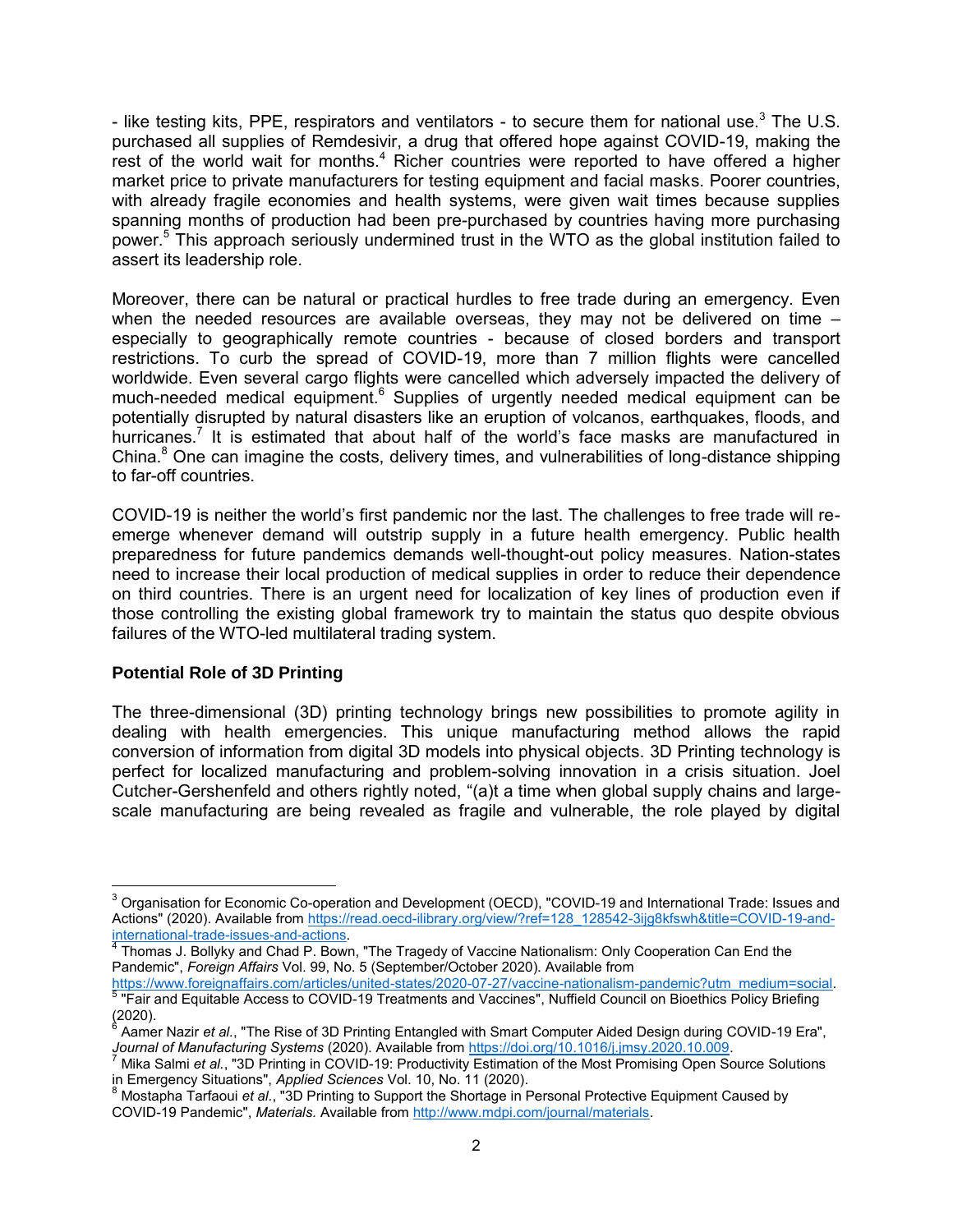fabrication technologies and local ecosystems gives us a glimpse into a future in which new forms of self-sufficient production can empower communities all across the world".<sup>9</sup>

This disruptive technology is less affected by the ground realities of an emergency as it allows virtual data shipping instead of physical part shipping.<sup>10</sup> Digital files can be swiftly and economically shared over the Internet. Low-cost 3D printers, which serve as mini-factories in a box, make it possible to convert these electronic files into ready-to-use physical goods. Governments need to support decentralization of manufacturing capabilities and equip hospitals and medical centres with their own in-house 3D printing capabilities to break their dependence on global supply chains and to de-risk shortages of materials in a health emergency.

3D printing makes it possible to produce medical equipment on the spot or closer to the point of use.<sup>11</sup> This disruptive technology enables "products designed, customized, and produced by the individuals and communities for themselves instead of mass-produced and mass-distributed products".<sup>12</sup> For instance, in March 2020, because of the COVID-19 health emergency, the stock of venturi valves<sup>13</sup> at a local hospital in northern Italy was diminishing quickly given the unprecedented demand for ventilators to treat COVID-19 patients.<sup>14</sup> The manufacturing company could not supply valves because of limited manufacturing capacity coupled with supply-chain disruptions. Two public-spirited gentlemen, Cristian Fracassi and Alessandro Romaioli, tried to reverse-engineer the ventilator valve in order to combat critical shortages. Within 3 hours of studying the valve, they were able to create a valve prototype.<sup>15</sup> The duo used a desktop 3D printer to fabricate these replacement valves.<sup>16</sup> In less than 24 hours, they were able to supply valves for more than 100 ventilators to a local hospital of the town Chiari in the Province of Brescia.<sup>17</sup>

3D printing has a unique role in expanding the scale of production and scope of inventive activity by empowering the participation of common citizens. Fabrication using 3D printing requires the user to understand the basic details of digital designing and the basic mechanisms of 3D printing methods, 3D printers and printing materials.<sup>18</sup> Without needing the specialized skills, prior knowledge, or equipment traditionally needed to create professional designs, anyone familiar with 3D modelling can create digital designs from the comfort of their desktop. As noted

 $\overline{\phantom{a}}$ 

<sup>9</sup> Joel Cutcher-Gershenfeld *et al.*, "The Promise of Self-Sufficient Production", *MIT Sloan Management Review* Vol. 62, No. 2 (2021).

<sup>10</sup> Nari Lee, "Intellectual Property and Open Innovation in 3D Printing: A Different Form of Exclusivity", in *The Innovation Society and Intellectual Property,* Josef Drexl, Anselm Kamperman Sanders, eds. (Edward Elgar Publishing, 2019).

<sup>11</sup> Jim Romeo, "3D Printing Emerges as Valuable Technology to Produce Face Masks in Time of COVID-19 Pandemic", GrabCAD Blog, 1 April 2020.

<sup>12</sup> Cutcher-Gershenfeld *et al.*, "The Promise of Self-Sufficient Production", p. 70.

<sup>&</sup>lt;sup>13</sup> A venturi valve is one of the key components of a ventilator, which is required to connect the patient's face mask to breathing machines to deliver oxygen at a variable concentration. See Aamer Nazir *et al*., "The rise of 3D Printing entangled with smart computer aided design during COVID-19 era".

<sup>&</sup>lt;sup>14</sup> Dana Mahr, and Sascha Dickel, "Rethinking intellectual property rights and commons-based peer production in times of crisis: The case of COVID-19 and 3D printed medical devices", *Journal of Intellectual Property Law &*  Practice Vol. 15, No. 9 (September 2020), pp. 711-717.

<sup>15</sup> Bankole I. Oladapo *et al*., "Review on 3D printing: Fight against COVID-19", *Materials chemistry and physics* Vol.

<sup>258 (2021).</sup> <sup>16</sup> Rance Tino *et al.*, "COVID-19 and the Role of 3D Printing in Medicine",*3D Printing in Medicine* Vol. 6, No. 11  $(2020)$ .

<sup>17</sup> Jorge L Contreras, "Research and Repair: Expanding Exceptions to Patent Infringement in Response to a Pandemic", *Journal of Law and the Biosciences* Vol. 7, No. 11 (January-June 2020).

<sup>18</sup> Megha Trivedi *et al.*, "Additive Manufacturing of Pharmaceuticals for Precision Medicine Applications: A Review of the Promises and Perils in Implementation", *Additive Manufacturing* Vol. 23 (2018), pp. 319-328. Available from https://doi.org/10.1016/j.addma.2018.07.004.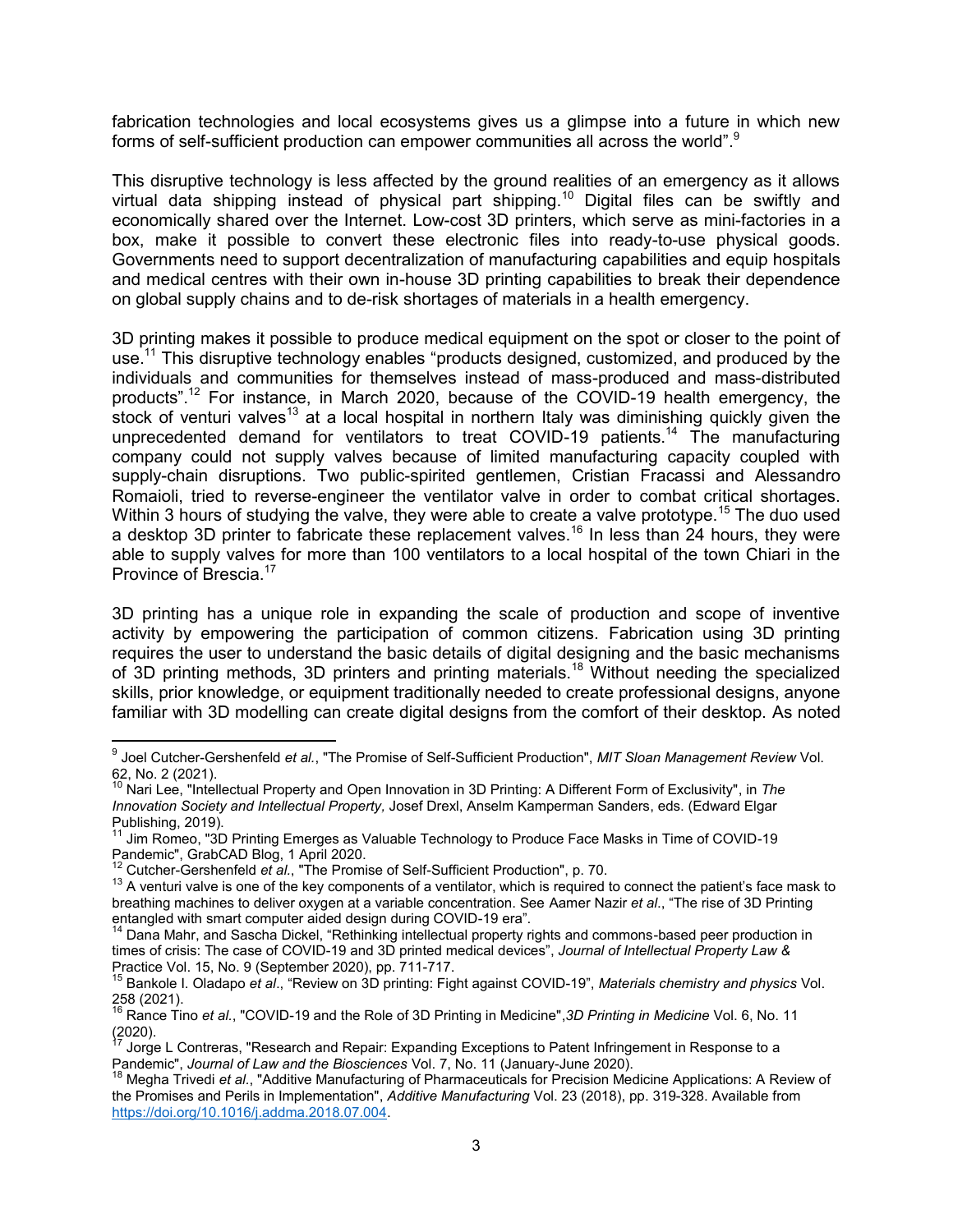by a commentator, the 3D printing *"maker movement is remarkable not because these things didn't previously exist, but because these things are now accessible to 'average people' who didn't go to art school, or trade schools, or engineering schools. The 'democratizing' component here is that previously most people needed to go through one of these channels to have access to and training on tools and technology".*<sup>19</sup>

3D printing makes it possible for the concerned community members to make practical contributions on humanitarian grounds. For instance, in Canada, a 12-year-old Boy Scout, named Quinn Callander, came up with the idea of 3D printed tension relief mask adjusters or ear guards to make face masks more comfortable to wear.<sup>20</sup> This is a simple but valuable contribution because wearing one-size-fits-all face masks for longer periods can cause chafing and even bruises.<sup>21</sup> Quinn  $3\overline{D}$  printed hundreds of mask adjusters and donated them to various hospitals.<sup>22</sup> The digital design of the mask adjuster is available in the public domain so that anyone with a 3D printer can feel free to print the design. $^{23}$ 

3D printing offers the promise of delivering lifesaving products through globally connected local production, but only a minute percentage of the global population has access to digital fabrication equipment. Lack of 3D printing ecosystem in the low- and middle-income countries should be a concern. It can be noted with caution that individuals and communities from lowand middle-income countries barely contributed 3D printed materials in response to COVID-19. Lack of access to basic digital infrastructure in economically disadvantaged countries explains this geography gap. 4.2 billion people lack regular access to the Internet.<sup>24</sup> People at the lower end of the economic order are disadvantaged as "there are substantial disparities in the quality and reliability of computing and Internet access, with billions of people having mobile-only access, inconsistent connectivity, or tiered access, with the faster tiers being out of financial reach".<sup>25</sup> Billions of people in the resource-poor countries are excluded from digital fabrication because access to computing and the Internet is a basic requirement to connect with the 3D printing community.

The economic and digital divide between the high-income and low- and middle-income countries has been a longstanding issue. The United Nations Committee on Information stressed bridging the digital divide between industrialized and developing countries in May  $2001<sup>26</sup>$  Not as many concrete efforts have been made over the past two decades to address this issue. There is a need to bridge this divide if the world wants to be better prepared for a future pandemic. Digital literacy and digital infrastructure building in the developing world should be a priority. Governments in developing countries should be supported both financially and logistically to start digital inclusion programmes with a key focus on capacity-building for 3D

 $\overline{\phantom{a}}$ 

<sup>19</sup> Esther Fuldauer, "Makerspaces for economic development and social cohesion", *Tomorrow City,* 26 February 2019. Available from https://tomorrow.city/a/makerspaces-for-economic-development-and-social-cohesion-2.<br><sup>20</sup> Janny Fygne <sup>42</sup> Detailed and the state of the 4th OCU/ID 40<sup>2</sup> Detailed and the social-cohesion-2. <sup>20</sup> Jonny Evans, "3D printing signs up to fight COVID-19", *Computerworld*, 9 April 2020.

<sup>21</sup> "Ricoh 3D producing 40,000 face shields a week as part of COVID-19 response", *The Prince's Responsible Business Network,* 21 May 2020. Available from https://www.bitc.org.uk/case-study/ricoh-3d-producing-40000-face-

shields-a-week-as-part-of-covid-19-response/.  $^{22}$  Quinn Wilson, "Local manufacturer uses 3D printing to provide 'relief' for medical workers", The Recorder, 28 April

 $2020.$ <sup>23</sup> *Ibid.*

<sup>24</sup> Amy Nordrum, "3 Ways To Bridge The Digital Divide", *IEEE Spectrum*, 14 April 2016. Available from https://spectrum.ieee.org/tech-talk/computing/networks/3-ways-to-bridge-the-digital-divide.

<sup>25</sup> Neil Gershenfeld, Alan Gershenfeld and Joel Cutcher-Gershenfeld, *Designing Reality: How to Survive and Thrive in the Third Digital Revolution* (Basic Books, 2017).

 $^{26}$  United Nations, "Bridging Digital Divide Between Industrialized and Developing Countries Stressed in Committee on Information Debate", 1 May 2001*.* Available from https://www.un.org/press/en/2001/pi1339.doc.htm.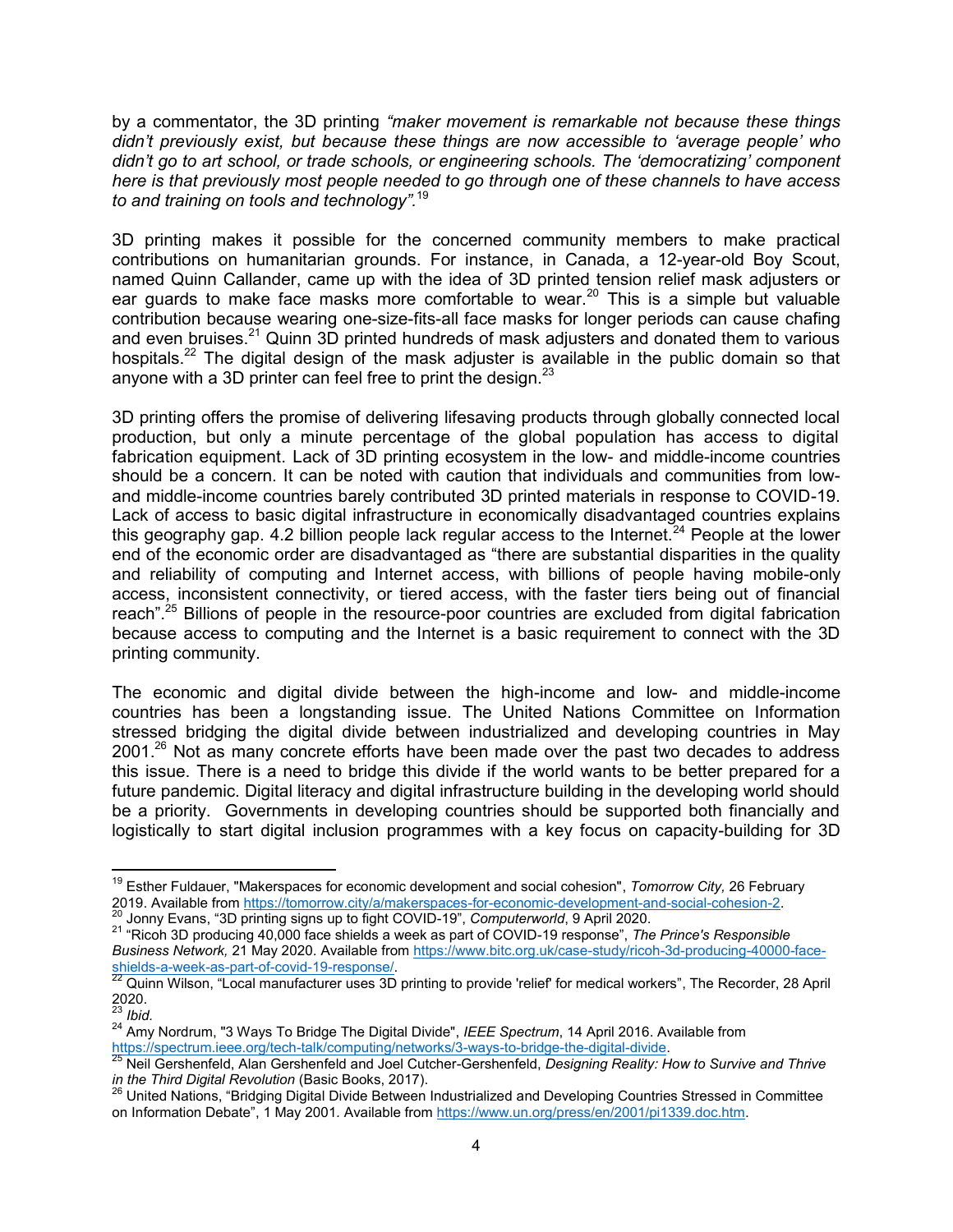printing. Such policy efforts - that ensure global equity, inclusion, and empowerment through access to modern technology - are critical to tapping a tremendous amount of human capital from every part of the world. As rightly noted by William Gibson, a famous speculative fiction author, "(t)he future is already here - it's just unevenly distributed".<sup>27</sup> His quote best applies to additive manufacturing because 3D printers are already here, but a vast majority of the global population is excluded from using them in an emergency for the common good of humanity.

## **Conclusion**

 $\overline{\phantom{a}}$ 

The COVID-19 crisis highlighted free trade setbacks and significance of domestic selfsufficiency. When logistical constraints in a health emergency required increased coordination and cooperation amongst governments to tackle COVID-19, several responsible governments preferred nationalistic approaches over global collaboration and trade facilitation. The underlying values and principles of the WTO were overlooked. There is a need to improve transparency and certainty about policy actions related to medical supplies in order to restore confidence in the multilateral trading system. Global trade and cross-country collaborations are essential as some countries lack the capacity to produce their own medical supplies.

It is equally important to look for alternative options to address the failures of global markets. Governments need to make budget allocations to boost domestic production capacity to support localized supply chains of strategic goods. 3D printing technology is best suited to reduce the infrastructural cost of developing a viable local production capacity. Public policy decisions around 3D printing in the coming years should be aimed at making this technology available for public use. Localized manufacturing, empowered by 3D printing, should be allowed to co-evolve to complement traditional supply chains in a crisis situation. There is a need to bridge the digital divide between high-income and low- and middle-income countries to fully leverage the unique capabilities of 3D printing across the globe.

*Author: Muhammad Zaheer Abbas, BA/ LL.B (Hons)/ LL.M (IIU Pakistan), PhD (QUT Australia), is a Postdoctoral Research Fellow at Faculty of Business and Law, Queensland University of Technology (QUT), Brisbane, Australia. In this role, the author is working with Professor Matthew Rimmer on his Australian Research Council Discovery Project "Inventing the Future: Intellectual Property and 3D Printing" (Project ID: DP170100758). The author would like to acknowledge with great appreciation his wife Dr. Shamreeza Riaz for her unconditional support and valued cooperation. The views presented in this paper and any mistakes are, however, the sole responsibility of the author. E-mail: muhammadzaheer.abbas@connect.qut.edu.au*

**\* The views contained in this article are attributable to the author and do not represent the institutional views of the South Centre or its Member States.** 

<sup>27</sup> "Broadband Blues", *The Economist,* 23 June 2001. Available from https://www.economist.com/business/2001/06/21/broadband-blues.